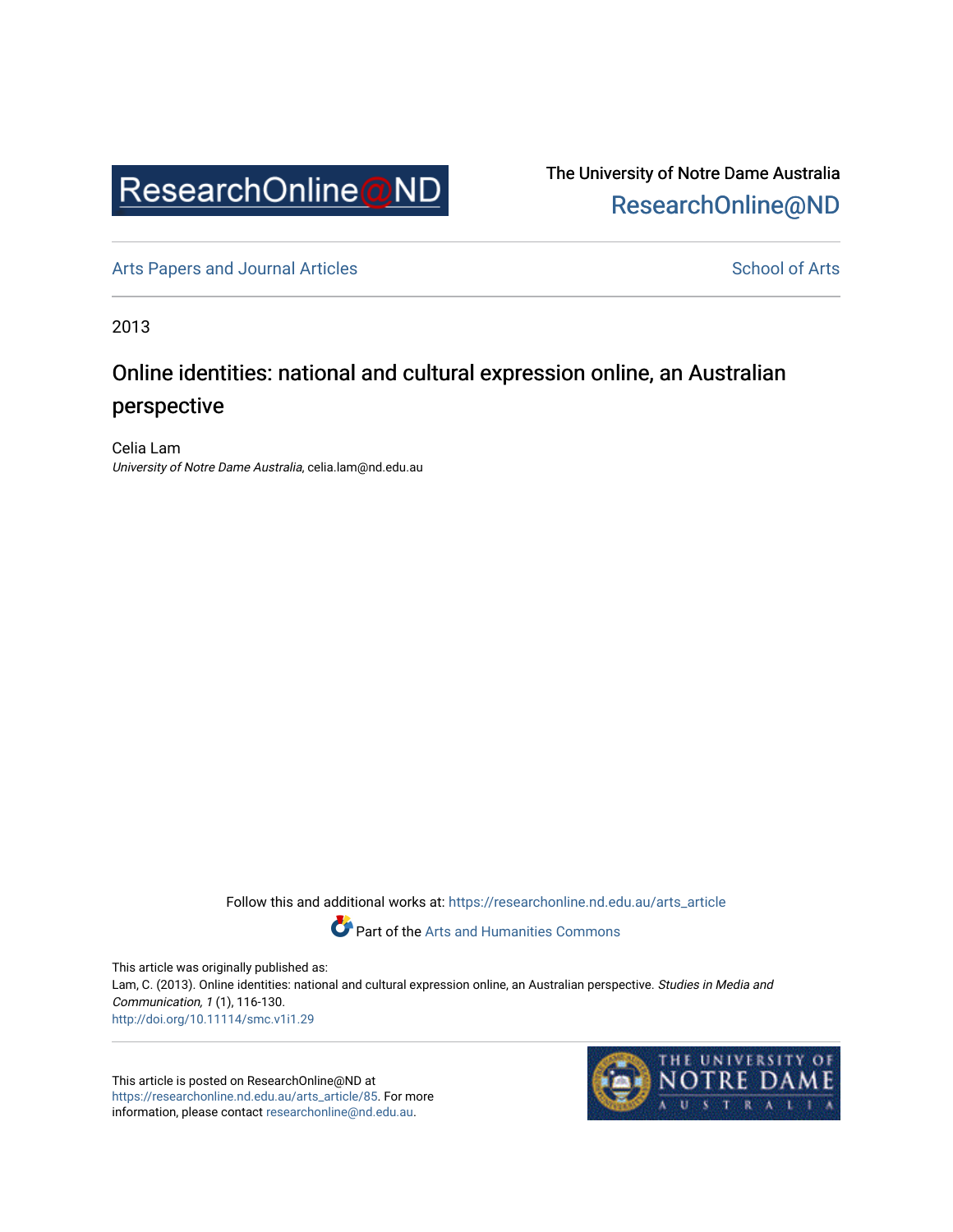# Online Identities: National and Cultural Expression Online, an Australian Perspective

## Celia Lam<sup>1</sup>

<sup>1</sup>School of Arts and Sciences, The University of Notre Dame Australia, Sydney, Australia

Correspondence: Dr Celia Lam, School of Arts and Sciences, The University of Notre Dame Australia, Sydney Campus, 104 Broadway Broadway, NSW, 2007 Australia. E-mail: celia.lam@nd.edu.au

| Received: December 20, 2012 | Accepted: January 11, 2013                  | Available online: April 26, 2013 |
|-----------------------------|---------------------------------------------|----------------------------------|
| doi:10.11114/smc.v1i1.29    | URL: http://dx.doi.org/10.11114/smc.v1i1.29 |                                  |

## **Abstract**

Over the last decade the genesis and use of Social Networking Sites (SNS) has steadily gained traction with the almost instant popularity of sites such as Youtube, Facebook, Cyworld and Twitter to name a few. In Australia, as in the rest of the developed and developing world, Social Media (SM) use has become an integral part of the communication, entertainment and media practices of large sections of the population, with participation in online communities often employing the same social capital and patterns of communication that occur in offline encounters. Online interaction in SNS necessitates the creation of an individual"s online identity, and with it notions of representation and group-affiliation come to the fore. The policy of multiculturalism in Australia encourages the interaction of minority (ethnic) Cultural identities with the dominant (national) Australian identity. This study examines the role online interaction plays in an individual"s engagement with these two notions of identity by focusing on the SM use of students at a University in Australia. Results reveal a highly nuanced expression of self-hood where National and Cultural identities are enacted as minor components of a holistic Personal online identity.

**Keywords:** online identity, expression, ethnic, national, multiculturalism, Australia

## **1. Introduction**

The National Identity of a nation is a complex and fluid concept that encounters expressions of ideology and social behavior, and engages with socio-political notions of nation, society and ethnicity. Broadly speaking a nation is described as "a group of people who feel themselves to be a community bound together by ties of history, culture and common ancestry" (Kellas, 1991, p.3). However within that distinction the multiplicities of culture, history and socio-political outlook often co-existing in contemporary society is accounted for by the definition of "official nation[s]", the politically constructed nation-state, "ethnic nation[s]", a nation formed of one ethnic group, and the collection of several ethnic groups that form a "social nation" (Kellas, 1991).

Within these distinctions, many nation-states can be confidently categorised as social nations operating under the political authority of an official nation, where ideas of National Identity can often be varied and conflicted. A cohesive sense of inclusion within a social group is encouraged by the articulation of a common identity with which all members of that group, or nation, can affiliate. For individuals, the very notion of identity invokes emotional, political and historical responses that may or may not align with the construction of a nation-state's national image. In such cases the act of identity expression becomes not one of affiliation and acceptance, but one of negotiation.

Online environments offer the individual the ability to engage with virtual communities (Diamandaki, 2003) that are geospatially disconnected but united through common interests and shared cultural experiences (Khvorostianov, Elias, and Nimrod, 2011, pp. 583-599). For migrants in particular, the importance of the virtual community has been highlighted where the Internet provides a method of communication and connection with other members of the diaspora allowing migrants to share information about the new society and retain cultural and social bonds from the country of origin (Diamandaki, 2003; Khvorostianov et al., 2011; Yuen, 2007, Xie, 2005).

Immigration has been a part of Australian history since the post war era, while policies of multiculturalism adopted in the 1970s have allowed for increases in migrant populations that directly shape Australia"s social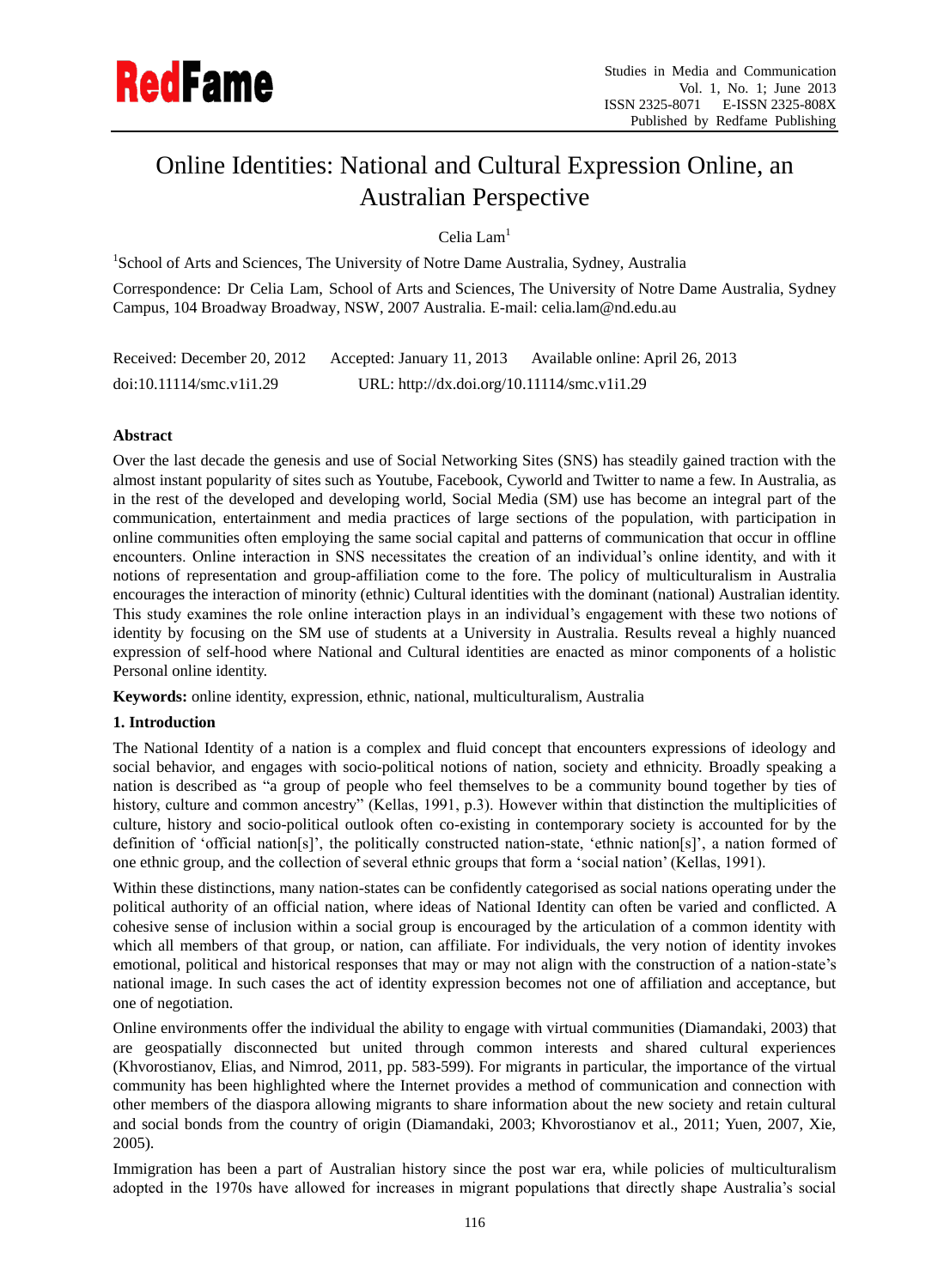fabric today. The multitude of cultures currently co-existing in contemporary Australian society has provided a means for the interrogation of notions of Australian identity that is present in Australian politics and media. This study examines how the expressions of these notions of identity are manifest in, and influence, online identity construction in the student population of the University of Notre Dame Australia, Sydney Campus.

#### *1.1 Online Identity Construction*

Social media (SM) use is highly prolific in most developed and developing countries (Nielsen, 2010) and research has shown that online and offline interaction is highly integrated, (Barkhuss&Tashiro, 2010, pp. 133-142) particularly in the youth-orientated college or university environments. Online identity construction in the majority of student bodies studied in the literature suggest the wish to present a social persona fully embedded in the social situations around them and connected to other individuals in their social circles (Boyle & Johnson, 2010; Jung, Youn, and McClung, 2007; Pempek, Yermolayeva, and Calvert, 2009). The formation of a "personal" (DiMicco& Millen, 2007) self with the inclusion of information that more accurately reflects the offline self (Boyle & Johnson, 2010, pp. 1392-1399), is most likely enacted by students in a university or college environment where close links between on and offline social interactions informs the construction of the online self. As students are likely to have face-to-face contact with others in their online network of friends, self-representation online is more closely aligned with the way in which the offline self is presented. In addition the social nature of the relationships formed in a student environment is more likely to encourage the posting of identity information that projects the image of a socially active and integrated individual.

Partly due to the non-anonymous (Zhao, Grasmuck, and Martin, 2008, pp. 1816–1838) nature of the sites as well as the social milieu in which they are utilised, Social Networking Sites (SNS) encourage a certain level of "truthfulness" from the individual during the construction of online profiles, as well as during the interactions that take place in online platforms (Ellison, Heino, and Gibbs, 2006, pp. 415-441). Online social networks have created a series of environments where it has been suggested presentations of the "true" (Ellison, et al., 2006, pp. 415-441) and "ideal" (Higgins, 1987, pp. 319-340) selves are more easily facilitated. A side-effect of the highly visible nature of SNS such as Twitter and Facebook can often be to highlight the social behaviors of SNS users, including any ethno-racially motivated expressions of identity and interactions with other users in both on and offline scenarios. In a recent study of ethno-racial displays on the Facebook accounts of college students in the US, Grasmuck, Martin and Zhao (2009) found a distinct correlation between offline ethno-racial awareness and student organisation, and explicit online expression.

While it cannot be said that the university/college environment heightens awareness of ethno-racial alignments when compared to the rest of society, the stage of 'emerging adulthood' (Arnett, 2000, pp. 469-480) experienced by many individuals – wherein personal identities are consolidated and a greater examination of one"s cultural identity/background occurs – during years of tertiary study could have an effect on such public displays of ethno-racial allegiance.

#### 1.1.2 Australian Perspective of Online Identity Construction to Date

To date Australian perspectives on the study of online self-representation have focused on the study of discrepancies between on and offline representations of the self, specifically representations of "idealised" selves online (Chester, 2004) and impression management of identities in online environments (Chester &Bretherton, 2007, pp. 223-236). Researcher Kristy Young (2009, pp. 39-57) investigated identity creation on SNS through the lens of the socio-cultural education theories Situated cognition and Activity theory. She described an active integration of the online identities created by her subjects to the offline community in which they operated, where self-presentation and identity creation functioned as part of the "learning" processes for online social interaction (Young, 2009, pp. 39-57). SNS were considered as tools in which socialisation practices online were learnt, enacted and passed on to the next generation by the individuals who used the sites.

Little study has been conducted from the perspective of the practical ways in which online identities are created. There has not been an attempt reported in the literature to identify the factors that contribute to the creation of Australian and Cultural Identities online. This current study focuses on how tertiary students, raised in a culturally pluralistic society such as Australia, accommodate and balance expressions of Cultural Identity concurrent to the dominant rhetoric of a National Australian Identity.

#### *1.2 National Identity in Australia*

Recent history in Australia has been shaped by a succession of new arrivals to the country that has changed and challenged the way in which its people perceive the nation.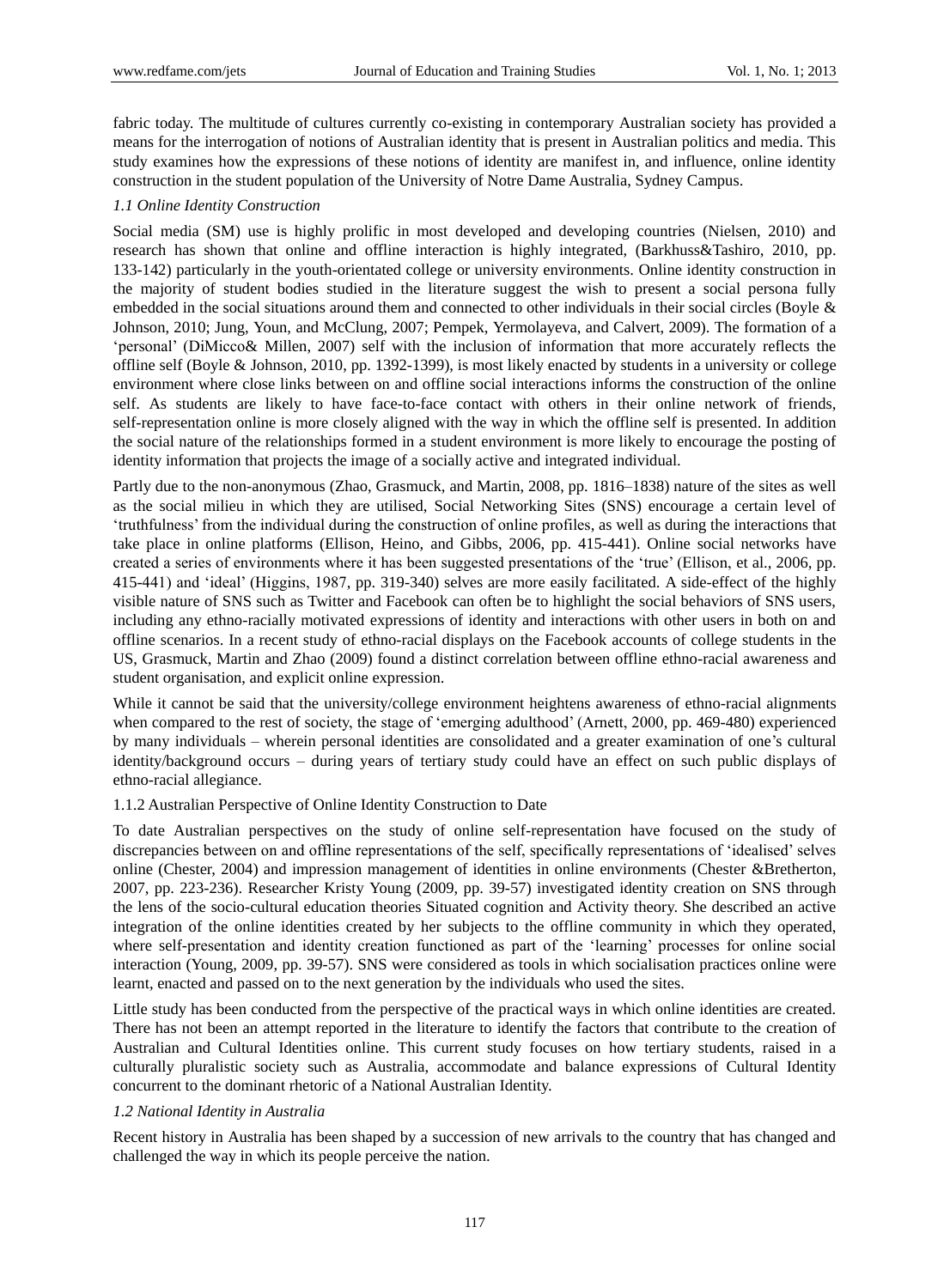## 1.2.1 Historical Perspectives

The arrival of British settlers in the  $18<sup>th</sup>$  century marked the beginning of an uneasy relationship with the original inhabitants that continue to the present day. Initial attempts at accommodation and conciliatory co-existence soon gave way to animosity and open hostility when the expanding boarders of the new British settlements impinged on the existing territories and ways of living of Aboriginal Australians. The colonial administration imposed policies of "protection" and assimilation when "it became clear the Aboriginal Australians were not destined to physical extinction" (Jones, 2000, pp. 175-186). Such policies resulted in the alienation of Aboriginal Australians from their culture and traditional lands.

It was not until the 1960s that Aboriginal activism sought to rectify some of this disenfranchisement by demanding equal rights, with land rights the championing cause of the movement. This ongoing action led to the 1967 amendment of the constitution of Australia limiting the power of State governments to pass legislation over Aboriginal peoples, and more recently to the Native Title Act (1992) (Australian Bureau of Statistics, 2006) that acknowledges the right of Aboriginal and Torres Strait Islander peoples to claim ownership over their traditional lands where continuous occupation could be demonstrated. The Act recognised the cultural connection between Aboriginal and Torres Strait Islander peoples and the land on which they resided, and effectively overturned the notion of *Terra nullius* (or "empty land") (Australian Bureau of Statistics, 2006). In 2008, the then Prime Minister of Australia, Kevin Rudd officially apologised to the Indigenous peoples of Australia for what has been commonly termed the "Stolen generation", a policy enacted in the 1950s whereby Aboriginal children were removed from their families and raised in white institutions or foster families (Australian Government Site, 2012).

Although conditions have improved of recent years Aboriginal levels of education, life expectancy and health still remain the lowest in Australia, making Aboriginal Australians the most disadvantaged group in Australian society (Jones, 2000, pp. 175-186). Tensions have risen within the last decade between the government and Aboriginal groups, with strong reactions to the Northern Territory Intervention introduced by the Howard government in 2007 and sustained by the Rudd-Gillard government to the present day (SBS World News Australia, 2011). While in 2012, activists from the Aboriginal Tent Embassy – a semi-permanent and controversial assembly self-proclaimed to represent the political rights of Aboriginal Australians – in Canberra clashed with police during heated protests outside a function hosting the heads of both major Australian political parties (Leslie, 2004). As such, Aboriginal Australia is often considered to be distinct from other manifestations of the Australian "nation" (Jones, 2000, pp. 175-186) a divide considered by some to be an obstacle in the construction of a 'true' representation of Australia's National Identity.

## 1.2.2 Immigration

For much of its immigration history, Australia had identified with a British character, considering itself as a "New Britannia" (Jones, 2000, pp. 175-186) and promoting a population that was "98 per cent British" (White, 1979). While the establishment of gold mines attracted prospectors from Asian and South East Asian countries, up until the 1970s, immigration policy (commonly known as the White-Australia policy) (Commonwealth of Australia Immigration Site, 2011) generally discouraged non-British and later, non-European entries to Australia. 1973 marked the introduction of a multicultural immigration policy that, after several decades of changing migration patterns influenced by the Second World War and Vietnam War, signaled the end of a period of immigration history where non-British new comers were expected to conform to Anglo-British ways of life. New migrants were able to retain their traditions and culture while demonstrating a "commitment to the basic institutions of Australian society"(Jones, 2000, pp. 175-186).

As of the last national Census conducted in 2006, apart from the constituent countries of the United Kingdom (England, Northern Ireland, Scotland and Wales) and Irish, twenty-four nationalities were identified as nationalities of origin for Australian citizens (Australian Bureau of Statistics, 2006). Of non-European nationalities, Chinese (2.64%), Indian (0.92%), Lebanese (0.72%) and Vietnamese (0.68%) were listed as the four most populous groups. With further global unrest in African and Middle Eastern nations in the years since 2006, it is anticipated that the 2011 national Census (data not yet released at the time of writing) will reflect further shifts in nationalities of origin (Australian Bureau of Statistics, 2006).

In the relatively short period of time since the abolition of the White-Australia policy, the face of Australian society has dramatically changed from one that promoted a homogenous Anglo-British culture to one that aims to support the expression of multiple cultures. Within that socio-political framework the notion of a National Australian Identity, often associated with notions of egalitarianism and promoted as the "Australian way", exists as a representation of mainstream identity. While there is an active recognition of the different cultures existing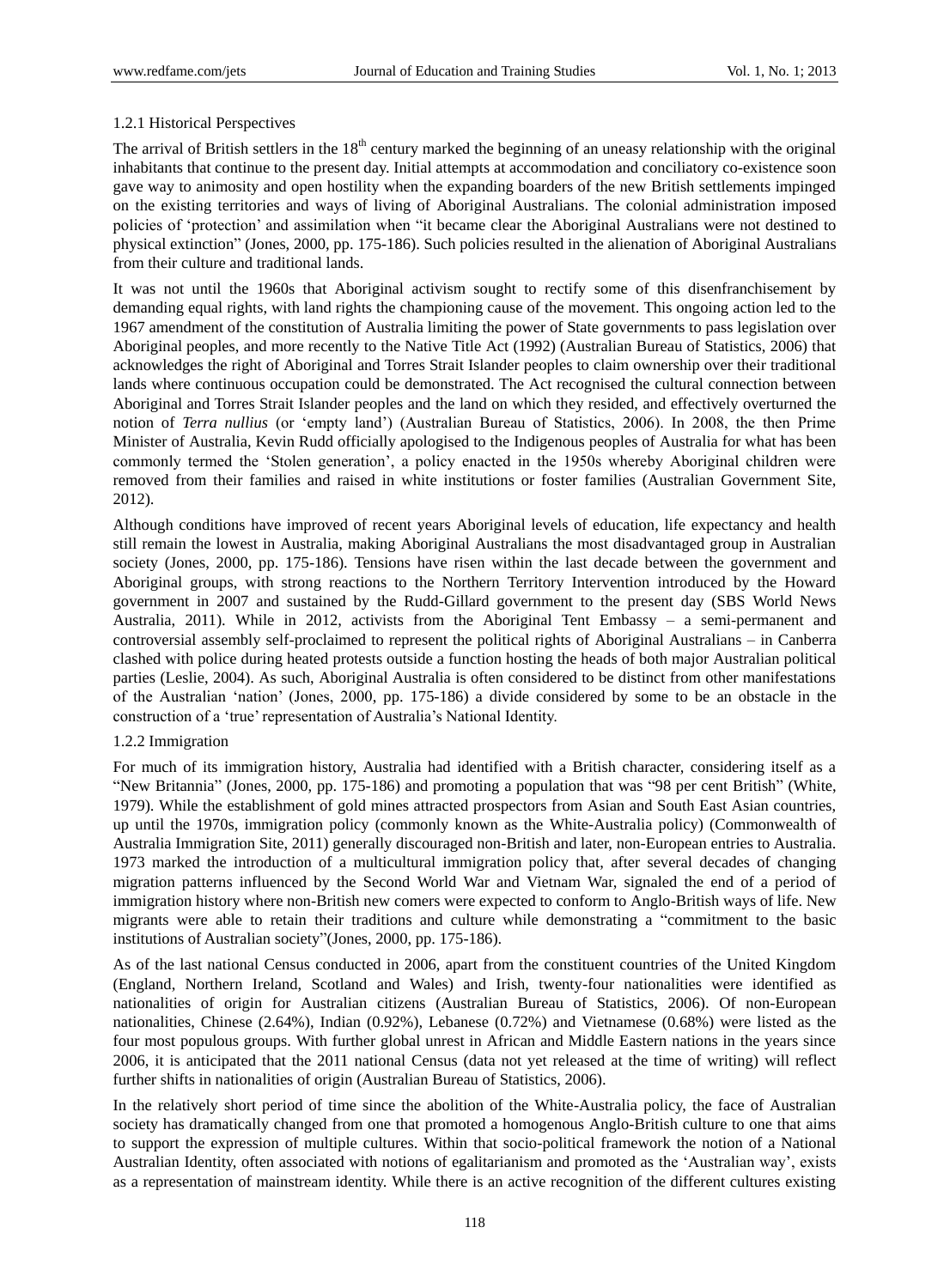in Australia, new migrants are encouraged to embrace and engage with this National Identity and the "Australian way", giving rise to the expectation of a co-existence of National and Cultural Identities practiced by Australians of multi-cultural backgrounds (Jones, 2000, pp. 175-186).

How individuals within the Australian society negotiate and balance the expression of National and Cultural Identities can often be hard to determine however the online behavior of individuals, specifically the way in which online identities are created, might give an insight into how young Australians who have grown up under the multicultural policy might express and balance these identities.

## *1.3 Research Questions*

The study proposes the following three Research Questions:

R1: How do Australian youth consider the National Australian Identity to be expressed in online environments?

R2: How are individuals" Cultural identities expressed in online environments?

R3: How do Australian youth balance expressions of Cultural and National identities in online environments?

## **2. Method**

## *2.1 Procedure*

A pilot study was conducted at the Sydney campus of the University of Notre Dame Australia in the 2011 academic year. Students from the School of Arts and Sciences were invited to participate in the study by filling out a self-reported questionnaire. The questionnaire consisted of questions relating to the representation of Cultural identity in online environments and sought the participants" opinions on the representation of the Australian National Identity online.

To ensure the largest number of respondents, the questionnaire was distributed during lectures where the entire cohort of a unit of study would be present. Consent was implied by a voluntary response to the questionnaire, and ethical clearance was granted by the HREC of the University of Notre Dame Australia.

### *2.2 Assessment of National and Cultural Online Identity Expression*

Demographic information was collected on participants" age, sex, education and working status, the countries of origins of both parents, and self-perceived cultural background(s).

Attitudes towards what constituted the National Australia Identity in online environments were gauged using multiple-choice questions that asked respondents to choose as many items from a set list they felt to be the most representative of the Australian National Identity online. The list was determined by a group of SNS users trialed in a pilot survey. An "other" option encouraged participants to state any items they felt were missing from the list.

Expressions of National Identity online were assessed using direct questions on whether "Australian" artifacts were used in online identity construction. For positive responses, participants were asked to elaborate in free-form text why those artifacts were used. Negative responses were asked to expand on why the artifacts were not used. Manifestations of National Identity in online interaction were also examined using direct questions on whether "Australian" artifacts were used in online interactions. For positive responses participants were asked to elaborate in free-form text why those artifacts were used, while negative responses were asked to expand on why they were not used.

Expressions of Cultural Identity online were assessed using direct questions firstly on whether respondents identified with a culture different from their perception of the mainstream. For positive responses, participants were presented with a list of items and asked to select all items they felt were used to represent their culture in online environments. An "other" option allowed participants to specify any items they felt were missing from the list. Participants were then asked a direct question on whether any culturally specific artifacts were used during the creation of their online identities. Positive responses were asked to expand on what was used and why it was used. Online interaction using culturally specific artifacts was assessed with a direct question, with positive respondents asked to expand on why the artifacts were used. Negative responses were asked to expand on why culturally specific artifacts were not used.

## *2.3 Analysis*

Data were analysed using mixed method analysis combining quantitative and qualitative analysis. Quantitative data were analysed using the SPSS V.18.0 software using percentage analysis to provide basic descriptive statistics on variables of interest. Results are summarised in table  $1 - 4$ .

Qualitative responses were analysed using a thematic approach. Free form answers were collected from twelve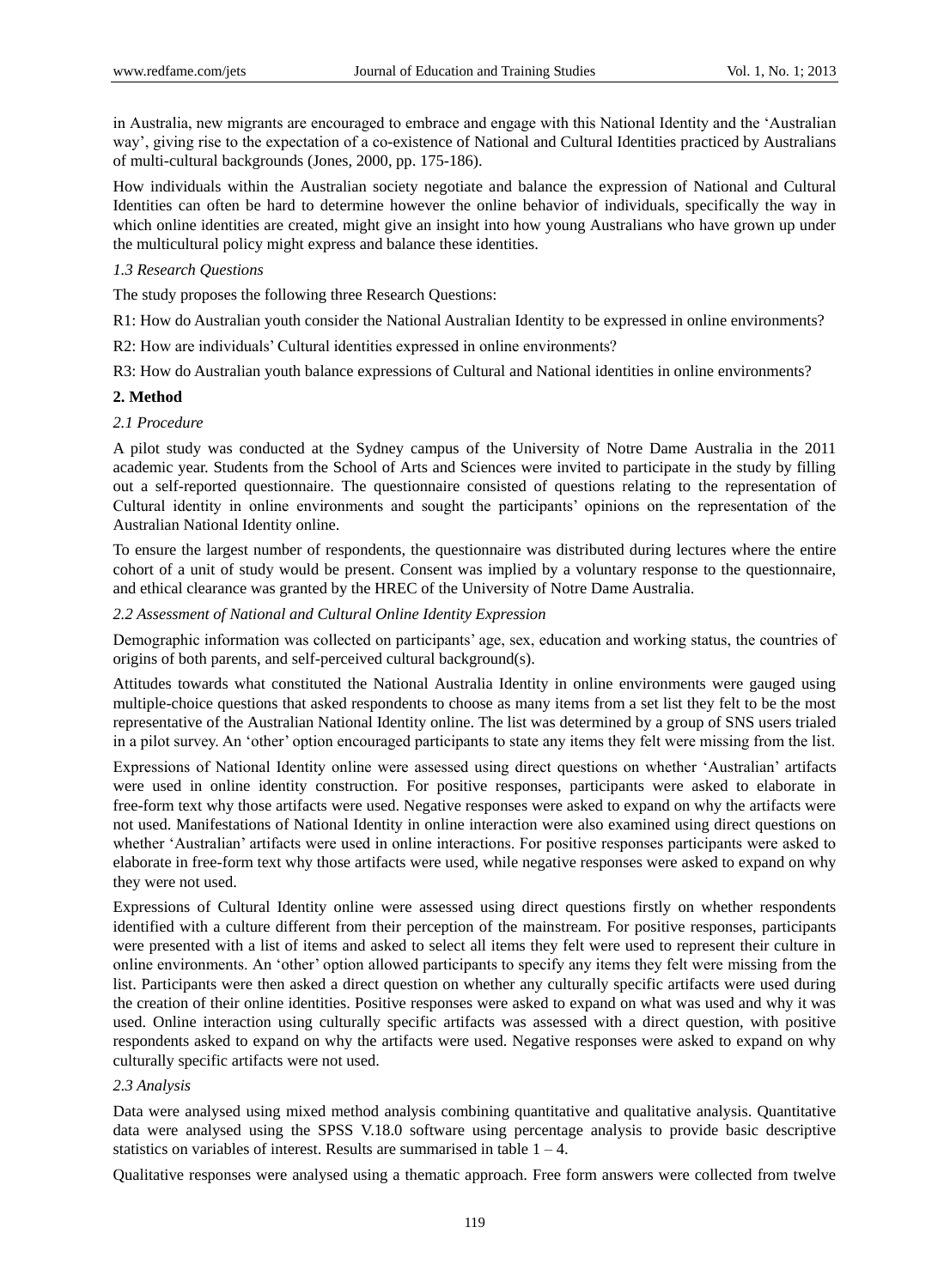questions incorporated into the questionnaire. Responses to the questions were tabulated according to two areas of interest, namely: Australian Online Identity construction and interaction, and Cultural Online Identity construction and interaction. Three categories were identified from the responses, specifically: Australian/Culturally specific artifacts; reasons for artifact use; reasons against artifact use.

After reading through the free form answers written responses were extracted according to common thematic traits arising from each category. The traits, and the frequency of each occurrence, were tabulated according to each category and summarised in tables  $5 - 8$ .

## **3. Results**

One hundred and twenty nine students were recruited into the study with all respondents providing useful information on the questionnaire. Of the 129, the majority were female (n=100, 78%), 114 were under the age of 23 (n=114, 88%), 33% (n=42) identified themselves to be from a Mainstream Australian cultural background, 37 (29%) from a European background, and 16 (n=16, 13%) reported to be from an Asian background. Other cultural backgrounds reported included African, South American, Mediterranean, Middle Eastern, and Pacific/Oceanic.

When asked about their paternal ancestry, or the region of the world from which their fathers originated, the majority (n=57, 45%) identified Europe as the region of origin, 10% (n=13) identified Asia, 11 (9%) students the Mediterranean and 10 (8%) nominated the Pacific/Oceanic region as their paternal region of origin.

| Demographics                        | Frequency      | Percentage |
|-------------------------------------|----------------|------------|
| $Sex (n=129)$                       |                |            |
| Male                                | 29             | 22%        |
| Female                              | 100            | 78%        |
| Age (years) $(n=129)$               |                |            |
| 18-19                               | 53             | 41%        |
| 20-22                               | 61             | 47%        |
| 23 or older                         | 15             | 12%        |
| Cultural Background (self) (n=129)  |                |            |
| African                             | $\overline{4}$ | 3%         |
| Asian                               | 16             | 13%        |
| European                            | 37             | 29%        |
| Mainstream Australian               | 42             | 33%        |
| Mediterranean                       | 5              | 4%         |
| Middle East                         | 5              | 4%         |
| North American                      | $\overline{2}$ | 1%         |
| Pacific/Oceanic                     | $\overline{4}$ | 3%         |
| South American                      | 3              | 2%         |
| Mixed                               | 11             | 8%         |
| Paternal region of origin (n=129)   |                |            |
| African                             | 7              | 5%         |
| Americas                            | 4              | 3%         |
| Asia                                | 13             | 10%        |
| Australia/non-specific              | 13             | 10%        |
| European                            | 57             | 45%        |
| Mediterranean                       | 11             | 9%         |
| <b>Middle East</b>                  | 7              | 5%         |
| Pacific/Oceanic                     | 10             | 8%         |
| Mixed                               | 4              | 3%         |
| Unknown                             | 3              | 2%         |
| Maternal region of origin $(n=127)$ |                |            |
| African                             | 6              | 5%         |
| Americas                            | 6              | 5%         |
| Asia                                | 14             | 11%        |
| Australia/non-specific              | 14             | 11%        |

Table 1. Demographics (N=129)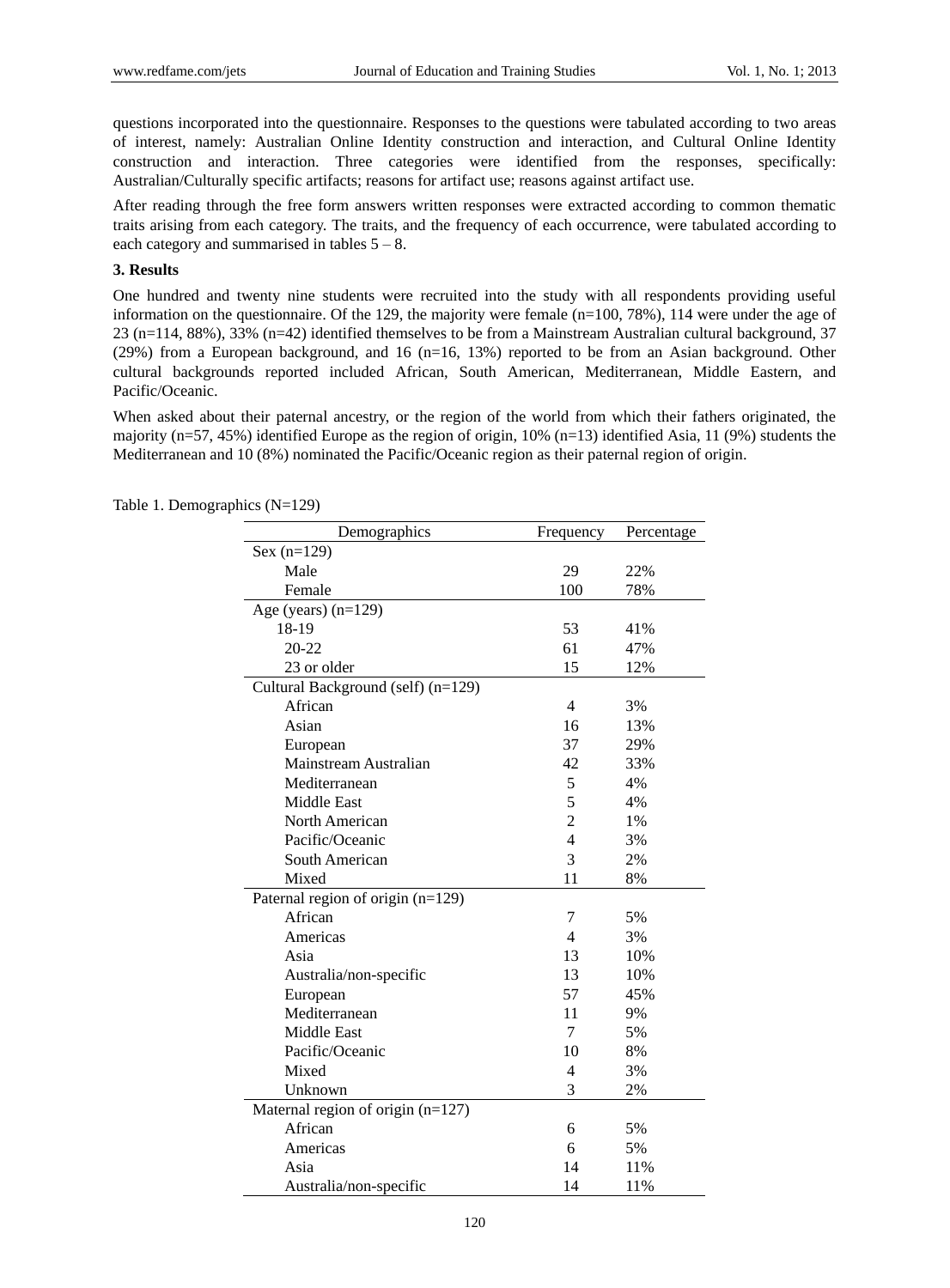| European        | 54 | 43%  |
|-----------------|----|------|
| Mediterranean   | 11 | 9%   |
| Middle East     |    | 4%   |
| Pacific/Oceanic | 11 | 9%   |
| Mixed           |    | 4%   |
| Unknown         |    | በ 7% |

Similarly, of 127 who responded, 54 (43%) respondents identified Europe as the maternal region of origin. Asia was reported by 11% (n=14) of participants, while the Mediterranean and Pacific/Oceanic region both constituted 9% (n=11) of responses.

*3.1 Quantitative Analysis Results*

In response to the first research question (R1), namely how Australian youth consider the National Australian Identity to be expressed in online environments, 442 Australian artifacts were identified. Of the total, 70 (16%) students identified the Sydney Harbour Bridge as being representational of the Australian Identity online, 57 (13%) identified BBQs, 12% (n=55) reported the Australian Flag, and 12% (n=55) also identified the Koala and Kangaroos as online representations of the Australian Identity.

Table 2. Representation of Australian National Identity online (N=442)

| <b>Australian Artifact</b>                     | Frequency | Percentage |
|------------------------------------------------|-----------|------------|
| Representation of Australian National Identity |           |            |
| online $(n=442)$                               |           |            |
| <b>ACDC</b>                                    | 13        | 3%         |
| Australian Flag                                | 55        | 12%        |
| <b>Barrier Reef</b>                            | 29        | 7%         |
| <b>Barbeque</b>                                | 57        | 13%        |
| Boxing Kangaroo                                | 18        | 4%         |
| <b>Bridge</b>                                  | 70        | 16%        |
| Crocodile Dundee                               | 32        | 7%         |
| Koala/Kangaroo                                 | 55        | 12%        |
| Surfboard                                      | 46        | 11%        |
| Uluru/Outback                                  | 45        | 10%        |
| Other                                          | 22        | 5%         |

The second research question (R2) addressed how Cultural Identities were expressed online. Seventy-four (57%) students indicated that they identified with a culture other than the mainstream and of the 74, 317 ways of online cultural representation were nominated. The majority reported film and TV (n=57, 18%), 52 (16%) music, 15% (n=46) cultural attire, and 37 (12%) reported food and drink to be representative of their culture online.

Table 3. Representation of Cultural Identity online (N=317)

| Cultural Artifact                          | Frequency | Percentage |
|--------------------------------------------|-----------|------------|
| Representation of Cultural Identity online |           |            |
| $(n=317)$                                  |           |            |
| Cultural attire                            | 46        | 15%        |
| Colour scheme                              | 10        | 3%         |
| Film TV                                    | 57        | 18%        |
| Flags                                      | 15        | 5%         |
| Food Drink                                 | 37        | 12%        |
| <b>Icons</b>                               | 15        | 5%         |
| Images of people                           | 21        | 7%         |
| Images of landscapes                       | 25        | 8%         |
| Music                                      | 52        | 16%        |
| Sport                                      | 25        | 8%         |
| Text                                       | 10        | 3%         |
| Other                                      | 4         | $1\%$      |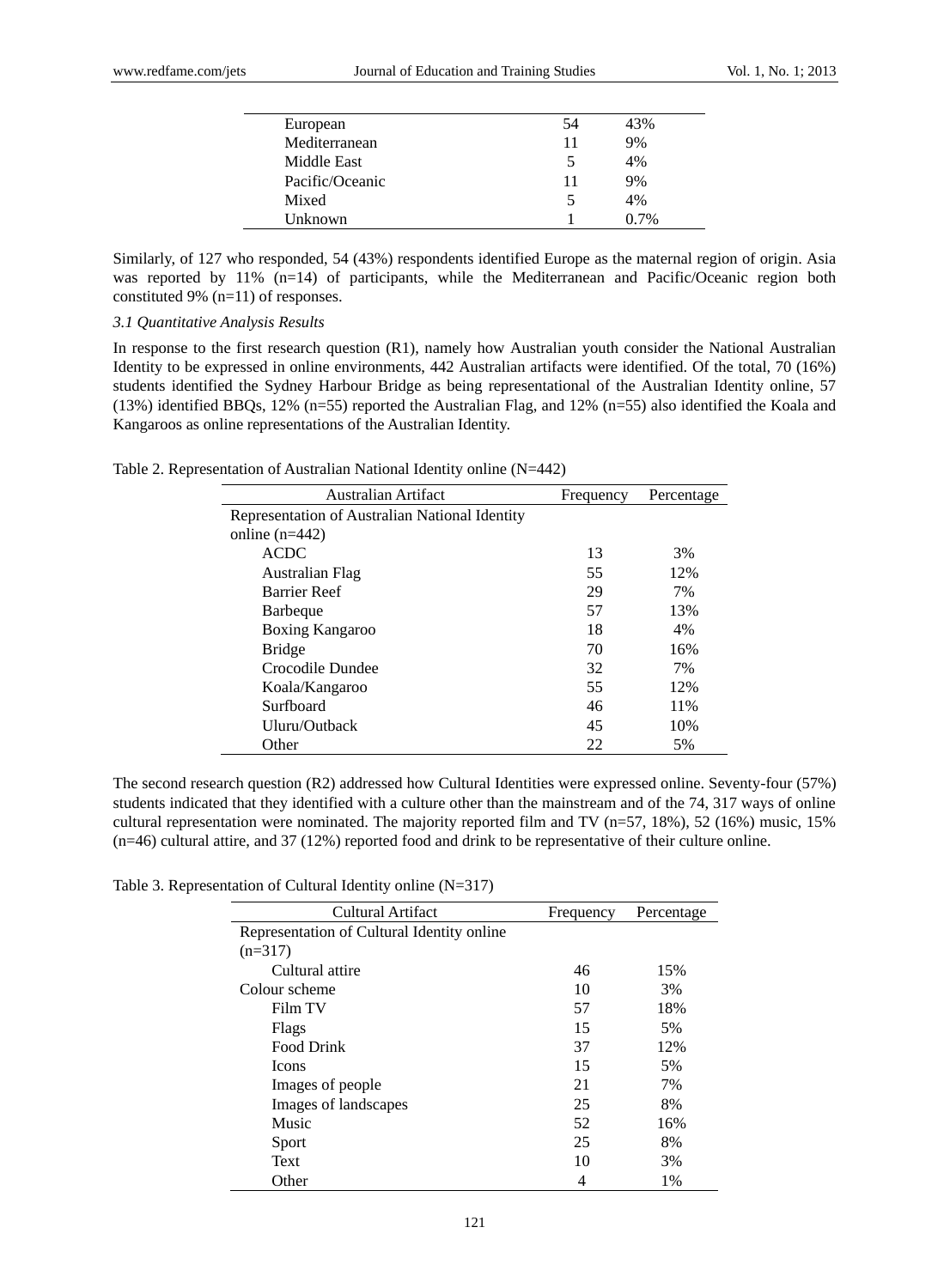In response to the question (R3) on how Australian youth balanced expressions of Cultural and National Identities online, 106 (82%) of the total responses reported using Australian artifacts when creating online identities, while 57% (n=73) used Australian artifacts when interacting with others online. As reported a majority of 74 (57%) students reported to identify with a culture other than the mainstream Australian culture. Of that 74, 50% (n=37) reported to use artifacts specific to their culture when creating their online identities and 44 (59%) used cultural artifacts as part of their online interaction.

|  |  | Table 4. Use of Australian, Cultural Artifacts online |  |
|--|--|-------------------------------------------------------|--|
|--|--|-------------------------------------------------------|--|

| <b>Online Creation/Interaction</b>    | Frequency | Percentage |
|---------------------------------------|-----------|------------|
| Australian artifacts Online $(n=129)$ |           |            |
| <b>Online Identity Creation</b>       |           |            |
| Yes                                   | 106       | 82%        |
| N <sub>0</sub>                        | 23        | 18%        |
| Online Interaction                    |           |            |
| Yes                                   | 56        | 43%        |
| N <sub>0</sub>                        | 73        | 57%        |
| Cultural artifacts Online $(n=74)$    |           |            |
| <b>Online Identity Creation</b>       | 37        | 50%        |
| Yes                                   | 37        | 50%        |
| N <sub>0</sub>                        |           |            |
| <b>Online Interaction</b>             |           |            |
| Yes                                   | 44        | 59%        |
| N <sub>0</sub>                        | 30        | 41%        |

## *3.2 Qualitative Analysis Results*

Thematic analysis of the qualitative data produced results pertinent to R2 and R3. Of the 37 students who used culturally specific artifacts when creating their online identities, 30 (81%) elaborated on the types of artifacts used. Photographs and pictures were the most frequently used artifacts (n=11, 37%), with 23% (n=7) reporting the use of language, and 3 (10%) instances of cultural attire and music respectively. When asked why these cultural artifacts were used in their online identity construction, 24 (65%) students responded with the majority  $(n=11, 46%)$  reporting that as their culture was representational of their sense of self, culturally specific artifacts were used in the construction of their online identities. Interest (n=5, 21%) and Ease of Communication (n=3, 13%) were the next most frequently reported reasons for the use of cultural artifacts in online identity construction.

Table 5. Use of Cultural Artifacts in Online Identity Creation

| Cultural Artifacts                             | Frequency | Percentage |
|------------------------------------------------|-----------|------------|
| Cultural artifacts used in online ID           |           |            |
| construction $(n=30)$                          |           |            |
| Photos/pictures                                | 11        | 37%        |
| Language                                       |           | 23%        |
| Cultural attire                                | 3         | 10%        |
| Music                                          | 3         | 10%        |
| Interests/Like pages                           | 2         | 7%         |
| Following events of (sub) culture              | 2         | 7%         |
| <b>Videos</b>                                  |           | 3%         |
| Text                                           |           | 3%         |
| Cultural artifacts reason for use in online ID |           |            |
| construction $(n=24)$                          |           |            |
| Representational of self                       | 11        | 46%        |
| For interest                                   | 5         | 21%        |
| Ease of communication                          | 3         | 13%        |
| Cultural pride                                 | 2         | 8%         |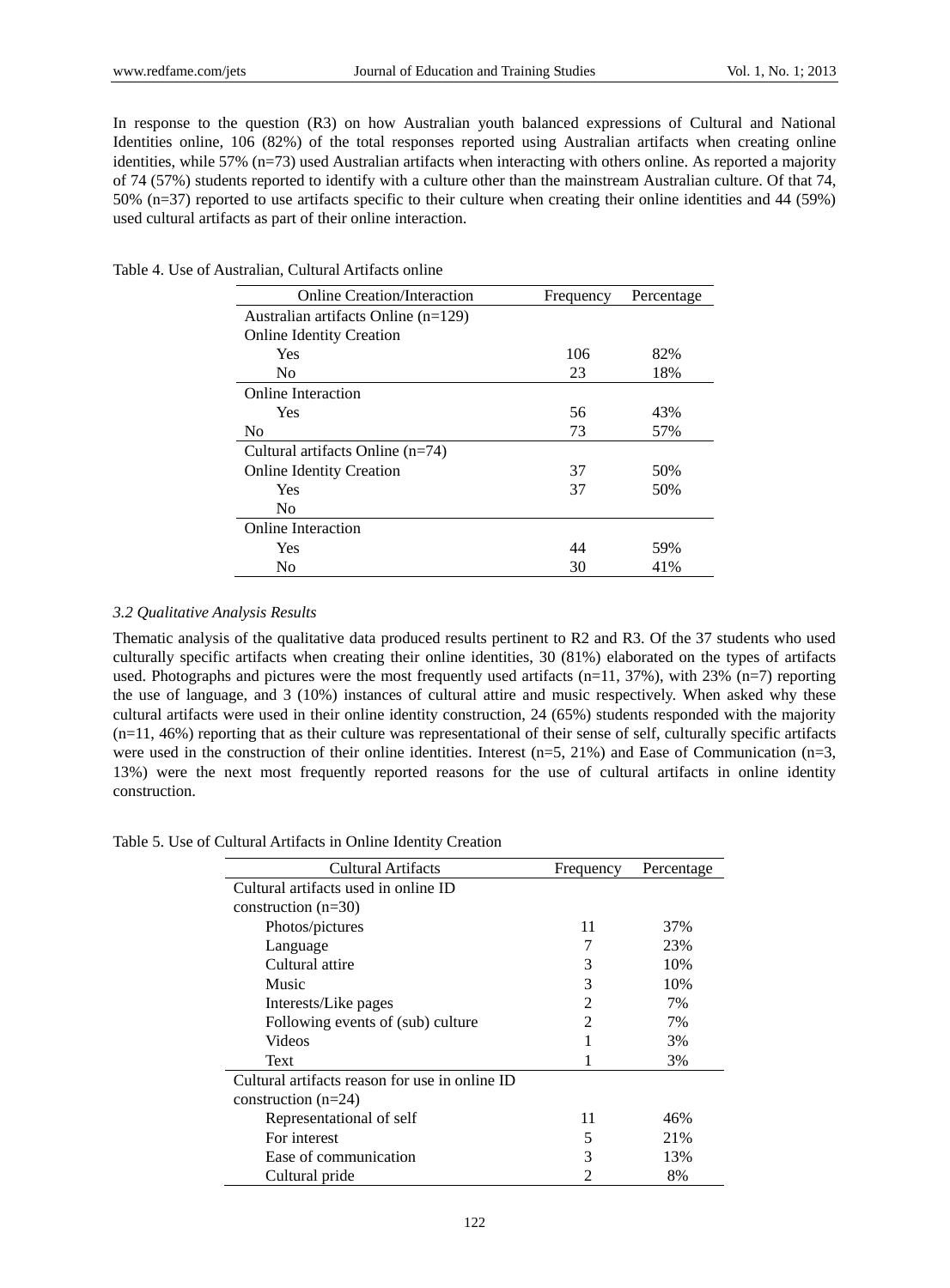| Ease of interaction                             | 2  | 8%  |
|-------------------------------------------------|----|-----|
| Fun                                             |    | 4%  |
| Cultural artifacts reason against use in online |    |     |
| ID construction $(n=33)$                        |    |     |
| Not necessary/relevant                          | 14 | 42% |
| Don't think about it/no reason to               | 6  | 18% |
| Representation of self not related to           |    | 12% |
| 'Cultural' identity                             |    |     |
| Known by people offline                         | 3  | 9%  |
| Privacy                                         |    | 3%  |
| Other                                           |    | 15% |

As far as the use of Australian artifacts in online identity construction, of the 106 (82%) students from the total sample who reported using Australian artifacts to construction their online profiles, 22 (21%) expanded on what artifacts were used. The most frequently used artifacts were photographs (n=6, 27%) that depicted Australia, followed by the use of Australian slang/language (n=5, 23%), and 3 (14%) reported the use of Australian humour. From the total sample, 89 (69%) students detailed their reasons for not using Australian artifacts. Most respondents (n=18, 20%) did not find the need to advertise their "Australian-ness" online, 17% (n=15) found it irrelevant or unnecessary, 14 (16%) did not identify with Australia and 10% (n=9) reported that their sense of self was not related to their Australian Identity.

Table 6. Use of Australian Artifacts in Online Identity Creation

| <b>Australian Artifacts</b>                         | Frequency      | Percentage |
|-----------------------------------------------------|----------------|------------|
| Australian artifacts used in online ID construction |                |            |
| $(n=22)$                                            |                |            |
| Use of photos                                       | 6              | 27%        |
| Use of slang/language                               | 5              | 23%        |
| Use of humour                                       | 3              | 14%        |
| Location set to Australia                           | $\overline{2}$ | 6%         |
| Location - map                                      | $\mathbf{1}$   | 5%         |
| 'Like' Australian online groups                     | 1              | 5%         |
| Reference to sport                                  | 1              | 5%         |
| Reference to politics                               | 1              | 5%         |
| Advertise Australian identity                       | 1              | 5%         |
| Demonstrate an Australian attitude                  | 1              | 5%         |
| Australian artifacts reason for use in online ID    |                |            |
| construction (n=21)                                 |                |            |
| Representational of self                            | 7              | 33%        |
| Celebrate/share Australia                           | 4              | 19%        |
| National pride                                      | 4              | 19%        |
| Representational of country of residence            | $\overline{c}$ | 10%        |
| Upbringing                                          | 1              | 5%         |
| Other                                               | 3              | 14%        |
| Australian artifacts reason against use in online   |                |            |
| ID construction $(n=89)$                            |                |            |
| No need to advertise Australian-ness                | 18             | 20%        |
| No need/irrelevant                                  | 15             | 17%        |
| Don't identify with Australia                       | 14             | 16%        |
| Representation of self not related to               | 9              | 10%        |
| 'Australian' identity                               |                |            |
| Known by people offline                             | 6              | 7%         |
| Don't think to                                      | 6              | 7%         |
| Tacky                                               | 4              | 4%         |
| Privacy/personal                                    | 3              | 3%         |
| Not part of SM use                                  | 1              | $1\%$      |
| Limited SM use/Limited information online           | 1              | $1\%$      |
| Other                                               | 12             | 13%        |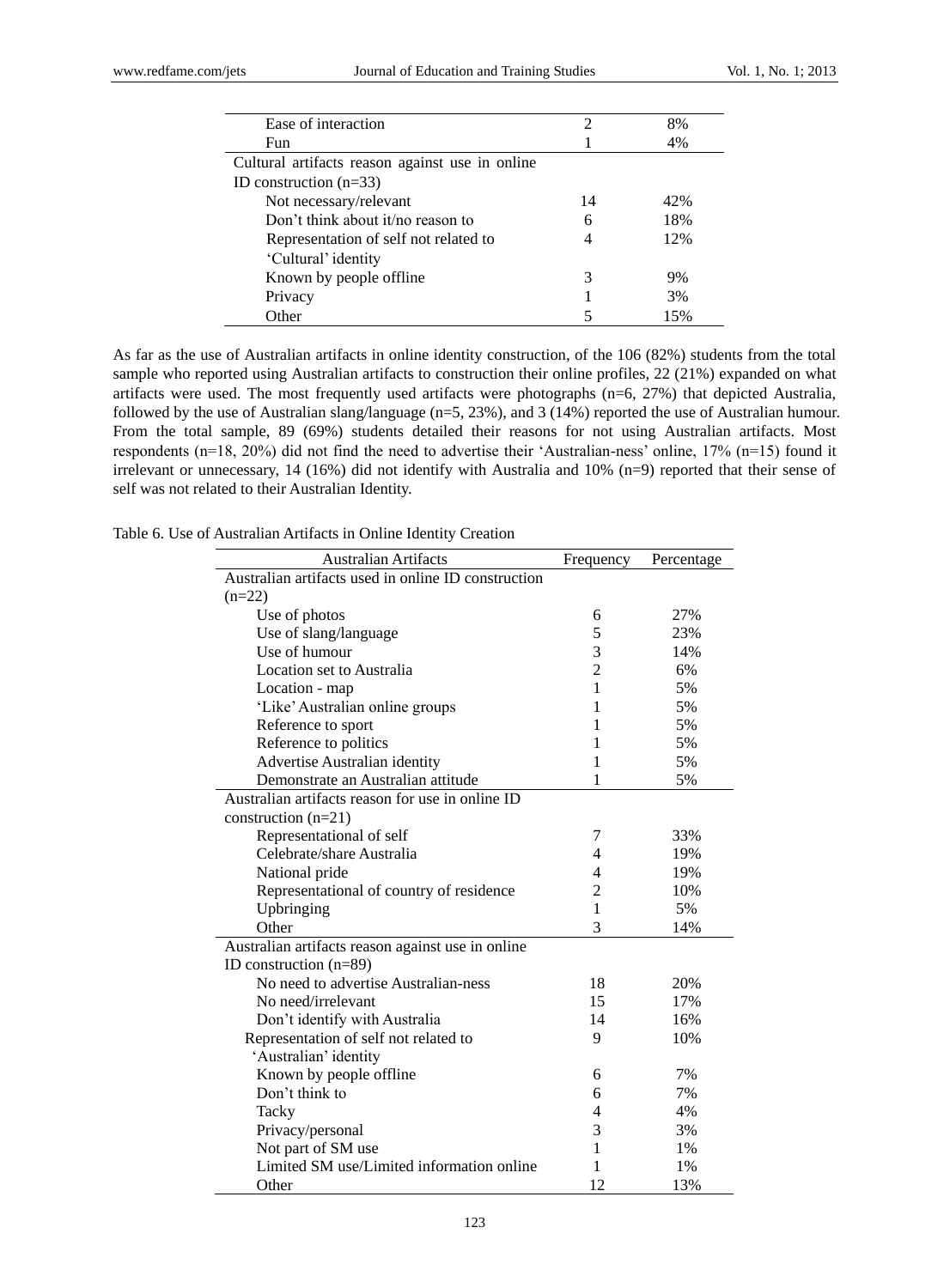When asked about the use of Australian and Cultural artifacts in online interaction 56% (n=72) of the total responses, and 41% (n=30) of the participants identifying with a culture other than the mainstream reported using Australian and Cultural artifacts in their online interaction respectively.

Eighty six percent (n=63) of the students who reported using Australian artifacts in online interactions listed reasons for their use, with 14 (22%) responses stating it was natural to do so, 18% (n=11) felt the artifacts reflected information about themselves, 9 (14%) reported the artifacts were a reflection of their personal selves, while 8 (13%) felt the artifacts were used as part of their upbringing, with only 5 (8%) using the artifacts to reflect their Australian culture. Thirty-nine students not reporting to use Australian artifacts detailed reasons against the use. Of those 39, 13%  $(n=5)$  felt it was irrelevant, 4 (10%) found no need to advertise their "Australian-ness" online, and 5% (n=2) of respondents did not use Australian artifacts in their online interaction as they were known by people offline, 5%  $(n=2)$  for privacy reasons, and 5%  $(n=2)$  because their representation of their selves were not related to an "Australian" identity.

| <b>Australian Artifacts</b>                               | Frequency      | Percentage |
|-----------------------------------------------------------|----------------|------------|
| Australian artifacts reason for use in online Interaction |                |            |
| $(n=63)$                                                  |                |            |
| Natural                                                   | 14             | 22%        |
| Reflects information of self                              | 11             | 18%        |
| Reflects personal self                                    | 9              | 14%        |
| Upbringing                                                | 8              | 13%        |
| Reflects culture                                          | 5              | 8%         |
| Humour                                                    | 4              | 6%         |
| Ease of communication                                     | 4              | 6%         |
| No reason                                                 | 2              | 3%         |
| Other                                                     | 6              | 10%        |
| Australian artifacts reason against use in online         |                |            |
| Interaction $(n=39)$                                      |                |            |
| Don't use Australian slang, use plain language            | 7              | 18%        |
| No need/irrelevant                                        | 5              | 13%        |
| No need to advertise Australian-ness                      | 4              | 10%        |
| Known by people offline                                   | 2              | 5%         |
| Privacy/personal                                          | 2              | 5%         |
| Representation of self not related to 'Australian'        | $\mathfrak{D}$ | 5%         |
| identity                                                  |                |            |
| Don't identify with Australia                             | 2              | 5%         |
| Don't think to                                            | 2              | 5%         |
| Don't know/no reason                                      | 4              | 10%        |
| Not part of SM use                                        | 1              | 3%         |
| Other                                                     | 8              | 21%        |

Table 7. Reasons for/against use of Australian Artifact in Online Interaction

Of the participants reporting to identify with a culture other than the mainstream and who used culturally specific artifacts in their online interaction, 83% (n=25) responded to the free text questions. The majority (n=11, 44%) identified the representation of a sense of self as the main reason for using the artifacts, 4 (16%) used the artifacts for fun, and 12% (n=3) found communication easier using culturally specific artifacts when interacting with others online.

Table 8. Reasons for/against use of Cultural Artifact in Online Interaction

| <b>Cultural Artifacts</b>                   | Frequency | Percentage |
|---------------------------------------------|-----------|------------|
| Cultural artifacts reason for use in online |           |            |
| Interaction $(n=25)$                        |           |            |
| Representational of self                    | 11        | 44%        |
| For fun                                     |           | 16%        |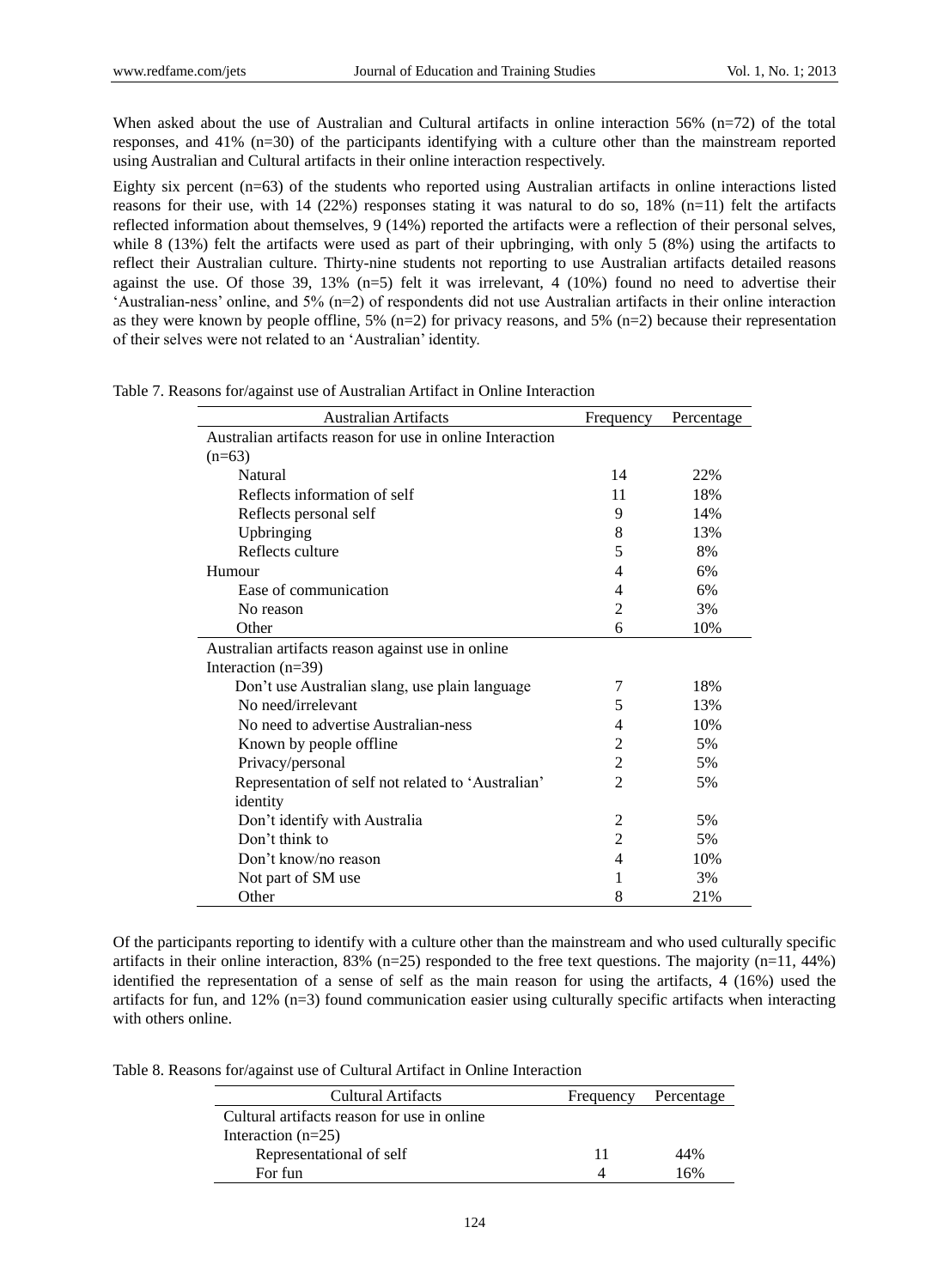| For interest                                    | 3              | 12% |
|-------------------------------------------------|----------------|-----|
| Ease of communication                           | $\mathfrak{D}$ | 8%  |
| Cultural pride                                  |                | 4%  |
| Ease of interaction                             |                | 4%  |
| Other                                           | 3              | 12% |
| Cultural artifacts reason against use in online |                |     |
| Interaction $(n=22)$                            |                |     |
| Cultural aspect doesn't come up online          | 4              | 18% |
| No need/Not important                           |                | 18% |
| Known by people offline                         | 4              | 18% |
| Don't think to/no reason                        | 3              | 14% |
| No communication outside culture                | 2              | 9%  |
| Used only with family                           | $\mathfrak{D}$ | 9%  |
| Not part of SM use                              | 2              | 9%  |
| Not comfortable to share                        |                | 5%  |
|                                                 |                |     |

## **4. Discussion**

### *4.1 Cultural Identity*

The majority of students who participated in the study were below the age of 23 years of age, with many in their late teens. In development theory this is a period of "emerging adulthood" (Arnett, 2000) where the declarations of religious, political and relationship preference that sparked the formation of a unique identity in the adolescent period is further refined with a deeper exploration of the self. Accompanying this exploration is a heightened awareness of ethnicity and, as Grasmuck et al describes in their study of College students in the US, "preoccupations about and heightened awareness of racial identities" (2009). Marcia (1989) describes how positive connections with diverse environments, or new communities, depends on the development of healthy cultural identities among young adults. With increasing trends in migration, the ability to retain or sustain cultural identities in culturally pluralistic societies becomes more complicated.

Grasmuck et al (2009) found a high level of explicit cultural narratives in the online behavior of their study cohort with reports of Latino, Black and Asian students more openly advertising their cultural allegiances than their white counterparts. Similarly Correa and Jeong (2011) reported students belonging to minority groups in the US Colleges they studied were more likely to engage in the creation of online content, while Byrne (2007) has suggested that participation in culturally motivated online forums has a positive effect on the racial identities of its participants. Unlike the studies reported in the US, the respondents from this study displayed a reluctance to engage in explicit expressions of Cultural identity in both their online identity construction and interaction.

On the whole, respondents used both visual (photos/picture, cultural attire) and aural (music) components of their online profiles to express their Cultural Identity while language was used to advertise cultural knowledge. While some students responded that their online behavior was directly motivated by a wish to advertise cultural pride and allegiance "I"ve like (sic) "Mauritian" Fan pages to show that I"m a proud Mauritian." (Female participant, age range 20-22 years), the majority reported that Cultural expression was a by-product of their natural self-expression. A closer examination of the reasons behind the use of culturally specific artifacts in online identity construction revealed that most respondents used text and images in their profiles firstly as a result of a wish to portray aspects of their personalities, and that the artifacts were cultural in nature was often a result of its ability to represent a particular part of an individual"s persona rather than as a representation of cultural allegiances per se. "Because it is more natural - identify with it better" (Female, age range 20-22 years).

In fact, Expression of Personality was one of three themes that emerged when investigating the motivations behind the use of culturally specific artifacts in online identity construction and online interaction. In 2011 Correa and Jeong identified Connection, Enacting the Self and Struggling as principles of online content creation, particularly among the minority groups of their study. This study identified trends of Communication, Expression of Personality and Social Organisation to be the main influences of participants" online identity construction and interaction.

## 4.1.1 Communication

Ease of communication with friends and family either overseas or from similar cultural backgrounds was widely reported as a main motivation for the use of particular languages and terminology in online interactions, as this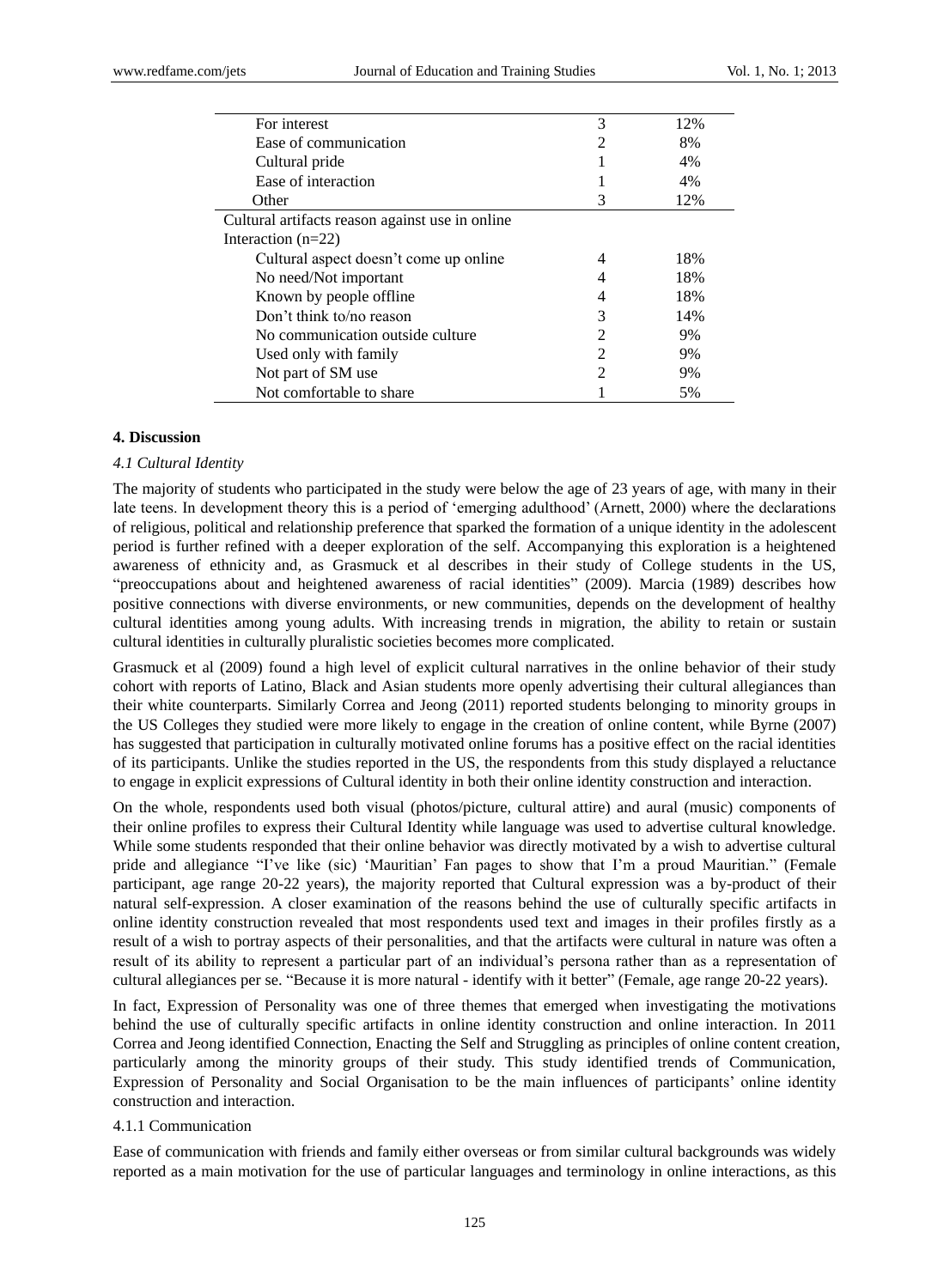18-19 year old female respondent explains, "to communicate with my relatives who do not speak English".

Language, text and terminology from various sub-cultures act as a short hand way to engage in direct communication with others from similar backgrounds either locally or around the world. An individual possess a type of "inside knowledge" of a different language system, cultural or political context, or hidden meanings in terms that is distinct from their normal, offline, forms of communication and uses this knowledge specifically in an online setting. Referring to images of the Italian chili on her online profile, this 20-22 year old participant expressed these sentiments; "I would put it up because its (sic) something that all Italians understand and I guess its (sic) about people being able to connect with me on the basis of my cultural background. Also it's a 'in the circle" kind of thing. So if you don't know what it is your (sic) not "in" the circle of understanding."

Possessing such specific knowledge allows the individual to bridge the divide of distance by staying up to date with the latest developments in cultures/countries of origin and also enables them to seamlessly exchange ideas without the need for the translation that an 'outsider' would require. Additionally, the practice and use of their "inside knowledge" enables individuals to develop feelings of group belonging with others who are equally adept at utilising the communication patterns and techniques of different culture, sub-cultures or common interest groups. Research into youth socialization has identified the importance that a sense of group belonging and connection with likeminded people plays in the social development of young people (Williams &Thurlow, 2005), and highlighted the key role that SNS play in facilitating this social interaction in online environments (Joinson, 2008, pp. 1027-1036).

#### 4.1.2 Expression of Personality

The use of culturally specific artifacts – images, sounds, text, cultural references – in both online identity construction and online interaction with others can often be an avenue for individuals to explicitly demonstrate or advertise cultural allegiances dependent on the extent to which these artifacts are used. Findings from the study Grasmuck et al (2009) conducted revealed students from cultural backgrounds were not only more likely to display their cultural allegiance through the use of images and music than their white counterparts, they were also more likely to join culturally motivated online groups, and to advertise this allegiance through references to their culture when interacting with others online.

Similar cultural artifacts were used by the participants in this study; with the use of photographs and language the most frequently reported. However the motivation behind the use revealed a desire for less explicit displays of cultural allegiance. Most respondents reported that the use of artifacts in the construction of online identities was an illustration of their 'personal' self rather than a representation of their culture. In the words of an 18-19 year old male participant, pictures from his culture are used in his online profile "because it's the way I represent who I'm (sic) and what my beliefs are."

For those respondents who did not use cultural elements in their online identity construction, the main reason stated was a wish to disassociate their online personas with any cultural connotations. Respondents either felt the use of cultural artifacts were not necessary or relevant (n=14, 43%), did not think to use such artifacts (n=6, 18%) or specifically stated their sense of self to be distinct from their cultural affiliations (n=4, 12%). When interacting online, 44% (n=11, 44%) of respondents stated that is was natural for them to use cultural artifacts as an organic process of self-representation. "Second nature" (female, age range 20-22 years) and "because it is part of my identity" (female, age range 20-22 years) are some responses typical of this sentiment.

## 4.1.3 Social Organisation

One 18-19 year old female participant outlined another reason for her lack of display of cultural artifacts online. "When you go online social networking there is no need to try and identify yourself with any culture. You go online to talk and organise events not to worry about culture" (Female participant, age range of 18-19 years). This sentiment is supportive of findings by Pempek et al (2009) that reported highly integrated SNS use in college students. SNS features such as the Calendar and Events functions on Facebook are used in conjunction with existing offline forms of communication such as texts and phone calls to organise social events and study related activities.

#### 4.1.4 Migration

Some of the implicit behavior and propensity to display culture as a by-product of self expression is counter intuitive to the findings in the literature that suggest migrants find benefits in using online networks (Byrne, 2007), that minorities are more likely to engage in explicit ethno-racially motivated expression (Grasmuck et al, 2009) and are more likely to create online content (Correa &Jeong, 2011, pp. 638-659). Reasons behind this are beyond the current scope of this study but could be attributed, in part, to the fact that unlike the Grasmuck et al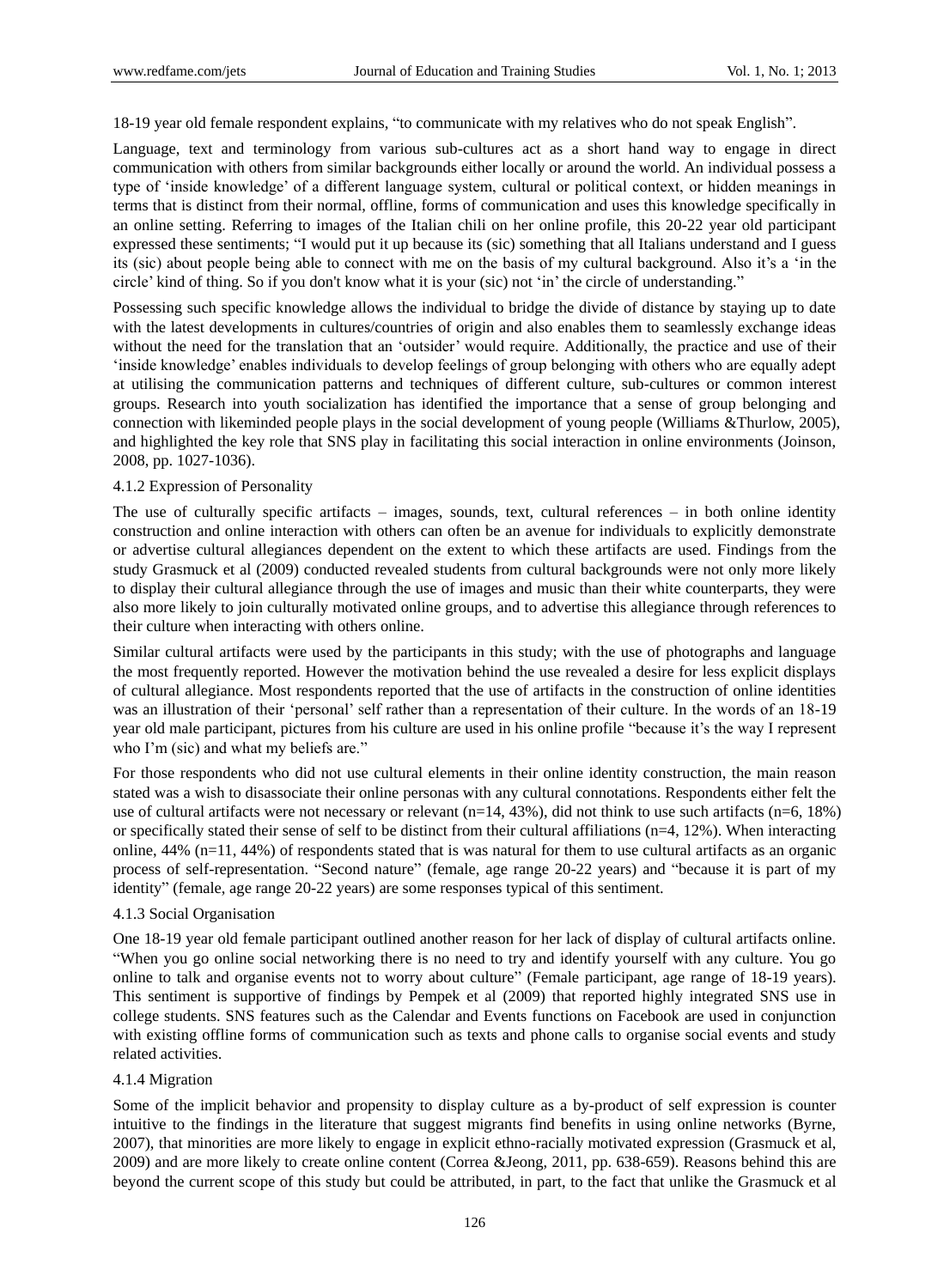(2009) study where there was high minority representation, the majority of students at the Notre Dame campus reported to identify with an Anglo-British background thereby creating an environment where explicit displays of migrant cultural identity is not the norm. Additionally, most respondents were third-fourth-and-fifth generation migrants and have developed the ability to inhabit Hall"s two identities between "tradition" and "translation" (Hall, 1992). They are comfortable with the performance of culture associated with the mainstream culture, while enacting elements of their cultural heritage in ways they deem appropriate. A dual identity often created during the formative years of childhood. Further in depth research with migrants from various lengths of immigration would be prudent to illuminate this phenomenon further. Additionally the types of online sites visited by students from culturally diverse backgrounds needs to be studied in more detail to further investigate migrants' online identities.

#### *4.2 Australian Identity*

Evidence of similar trends were identified in the respondents who did not identify with a culture different from the mainstream. In general these respondents were from Anglo-British/European backgrounds and identified as Australian, however there was evidence of a reluctance to explicitly demonstrate or advertise this identity online.

Results indicate that participants responded to the more iconic imagery typically associated with Australia when considering the online representation of a National Identity. Possibly because the study was based in Sydney and thus participants had a heightened awareness of Sydney icons, the Sydney Harbour Bridge was selected as the most common response, while the popular social pastime of hosting a BBQ was selected as the second most common response. Other cultural icons such as Australia"s native fauna, the beach lifestyle and the outback were also common responses. Surprisingly the Australian Flag was not reported as the most common representation of the Australian National Identity, and was tied third with Australian fauna. This could suggest that, at least in this particular cohort, the notion of a National Identity is more focused on cultural rather than political reflections of the nation.

When respondents were asked about the use of Australian artifacts in their online identities, the majority (n=18, 21%) did not feel the need to advertise their Australian backgrounds. "I don't feel its (sic) necessary to create or use an Australian image because its (sic) obvious when you have your ethnicity as Australian or where you live as Australia" (Male participant within the age range of 20-22 years).

10% also reported that their representation of self was not directly related to a specific Australian Identity. "I don't think I should have to show to people that I am Australian through such images like the Australian flag in order to convey who I am, because it only represent one aspect of who I am" (Female participant within the age range of 20-22 years).

In addition to the perception that any form of Australian Identity is only a component of a "personal" identity, participants also displayed a wish to disassociate from perceived negative stereotypes. When asked why explicitly "Australian" elements were not used in online identity creation or interaction, many respondents expressed sentiments similar to this 18-19 year old female respondent: "Because I don't see the need to promote my Australian-ism, plus I don't want to be seen as a bogan". The image of the "typical" Australian as "bogan" – a pejorative Australian slang describing an uneducated and uncouth individual – excessive beer drinkers and "ocker", a variant of "bogan" can be traced to the tourism campaigns in the 1980s that featured Crocodile Dundee actor Paul Hogan, beer can in hand inviting international visitors to "throw another shrimp on the barbie". Despite numerous updates, this "ocker" image is still quite prevalent in international media representations today. Within Australia this representation is considered to be outdated and the dissonance between the secular cosmopolitan society and 80s throwback is seen as cringe-worthy.

It should be noted that all the participants in this survey were young and from urban parts of one state of Australia so these sentiments are not indicative of the society in general however the reluctance to advertise Australian-ness are supported by finding from the demographically representative Ipsos Mackay Report, *Being Australian,* conducted in 2011 and summarised in the newspaper publication, The Sydney Morning Herald. The report revealed a shift in "traditional" Australian values in the twenty-three years since the last report was produced from a concern with hero-worshiping sportsmen and "reveling in a beer-soaked culture" (West, 2011) to one concerned with corporate greed, longer working hours and the impact of alcoholism (West, 2011).

The report also outlined an image of Australians who were "conflicted in their patriotism" (West, 2011). While participants believed that the boisterous pride associated with international sporting achievements, the ""oi, oi, oi" patriotism", was increasing, there was evidence of a concern about excessive nationalism. "Some participants recoiled at the development of American-style patriotism in Australia; others accepted that for many indigenous Australians, Australia Day was "invasion day"" while others found the definition of a National Identity unique to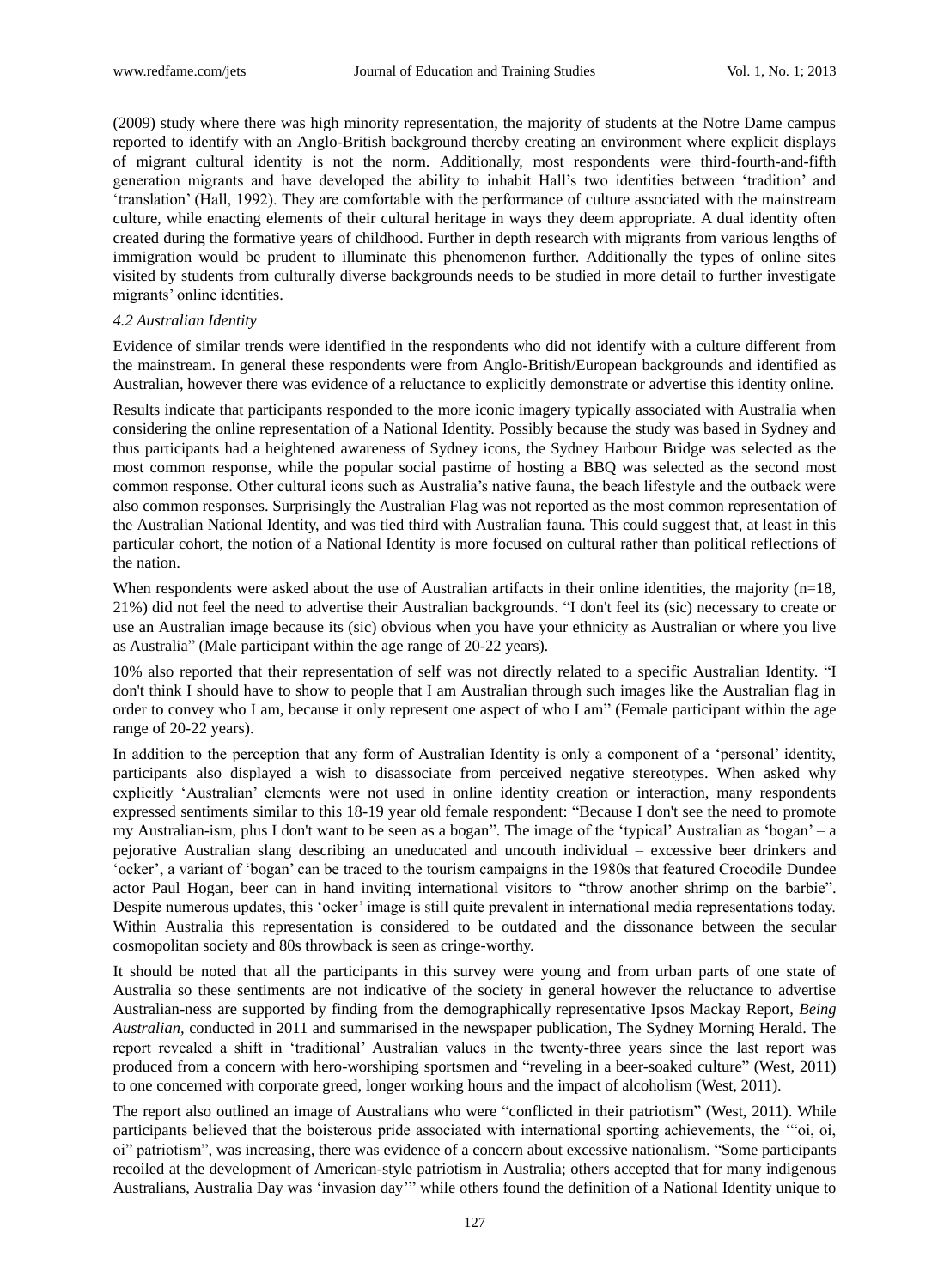Australia to be difficult (West, 2011).

#### **5. Conclusion**

This pilot study aims to examine current notions of Australian National Identity as is represented online, to investigate the creation and expression of Cultural Identities online and to explore how the Australian National Identity is balanced alongside expressions of Cultural Identity. As a pilot study a self-reflexive process of interrogation is also proposed to scrutinize the effectiveness of the survey-based study design.

Firstly, the research questions were successfully addressed through the study with viable results from the questionnaire, especially in response to R1. An analysis of the quantitative data reveals that the most commonly reported Australian artifact considered representative of the Australian National Identity online is the Sydney Harbour Bridge, revealing a more secular approach to the notion of National Identity. 23 participants reported to use Australian elements when creating their online profiles, while 73 acknowledged using Australian elements when interacting online.

In response to R2, results reveal that the majority (n=74, 58%) of respondents report to identify with a culture other than mainstream Australian culture. Of these students, half used culturally specific elements when creating their online identities. Analysis of the free form text then revealed students" attitudes towards notions of Australian and Cultural identity to be less explicit than the ethno-racially motivated online behavior of the students in Grasmuck et al's (2009) US study. In general, students found concepts of Australian, and to a lesser extent Cultural, Identity to be limiting in terms of their definitions of the self. While acknowledged as concepts of identification, participants considered both Australian and Cultural Identities to be but one component of their personal selves (DiMicco & Millen, 2007).

While there is insight into the ways in which online identities are created and enacted for participants identifying with Australian or Cultural Identities, less information is gained into the ways in which both Identities are balanced or negotiated. This can be attributed to a lack of detail garnered from the questionnaire. Questions on the intricacies of online interaction were difficult to quantify in the one-off written response of the survey-based design. To remedy this and to provide more information on behavior that can be quite nuanced, the incorporation of more in-depth focus groups would be beneficial. Face to face discussion on these topics would not only reveal more detailed information, but the reluctance of participants to put into writing sentiments that can often be delicate and easily misinterpreted can be overcome.

As with all studies this study had both strengths and weaknesses. The sample size, although small was indicative of the student cohort at the University of Notre Dame Australia and thus representational. As a pilot study the smaller sample size meant that the study could be conducted in one locality, and the numbers were sufficient to reveal significant results. As the Sydney campus is one of the smaller campuses of the University of Notre Dame Australia, the diversity of students is understandably lower than in larger campuses with higher student numbers. Future research should take into consideration the size of the campus and expand the study to other campuses of the University of Notre Dame and surrounding Universities to achieve more illuminating results. As mentioned, a change in the design of the study to include focus groups will also yield more nuanced results.

### **References**

- Arnett, J. J. (2000). Emerging adulthood: A theory of development from the late teens through the twenties. *American Psychologist, 55*, 469–480. <http://dx.doi.org/10.1037/0003-066X.55.5.469>
- Australian Bureau of Statistics. (1995). *The Mabo Case and the Native Title Act, Year Book Australia*, Cat. No. 1301.0, June. Australia
- Australian Bureau of Statistics. (2006). *Census of Population and Housing Australia, Ancestry by Country of Birth of Parents for Time Series*, Cat. No. 2068.0, June. Australia.
- Australian Government. (2009). *Sorry Day and the Stolen Generations*. Retrieved from <http://australia.gov.au/about-australia/australian-story/sorry-day-stolen-generations>
- Australian Government Department of Immigration and Citizenship. (2009). *Fact Sheet 8 – Abolition of the White Australia Policy*. Retrieved fro[mhttp://www.immi.gov.au/media/fact-sheets/08abolition.htm.](http://www.immi.gov.au/media/fact-sheets/08abolition.htm)
- Barkhuss, L., & Tashiro, J. (2010). Student Socialization in the Age of Facebook. In: *Proceedings of CHI 2010* (pp.133-142), Atlanta, USA: ACM.
- Boyle, K., & Johnson, T. J. (2010). MySpace is your space?: Examining self-presentation of MySpace users. *Computers in Human Behavior, 26*, 1392–1399.<http://dx.doi.org/10.1016/j.chb.2010.04.015>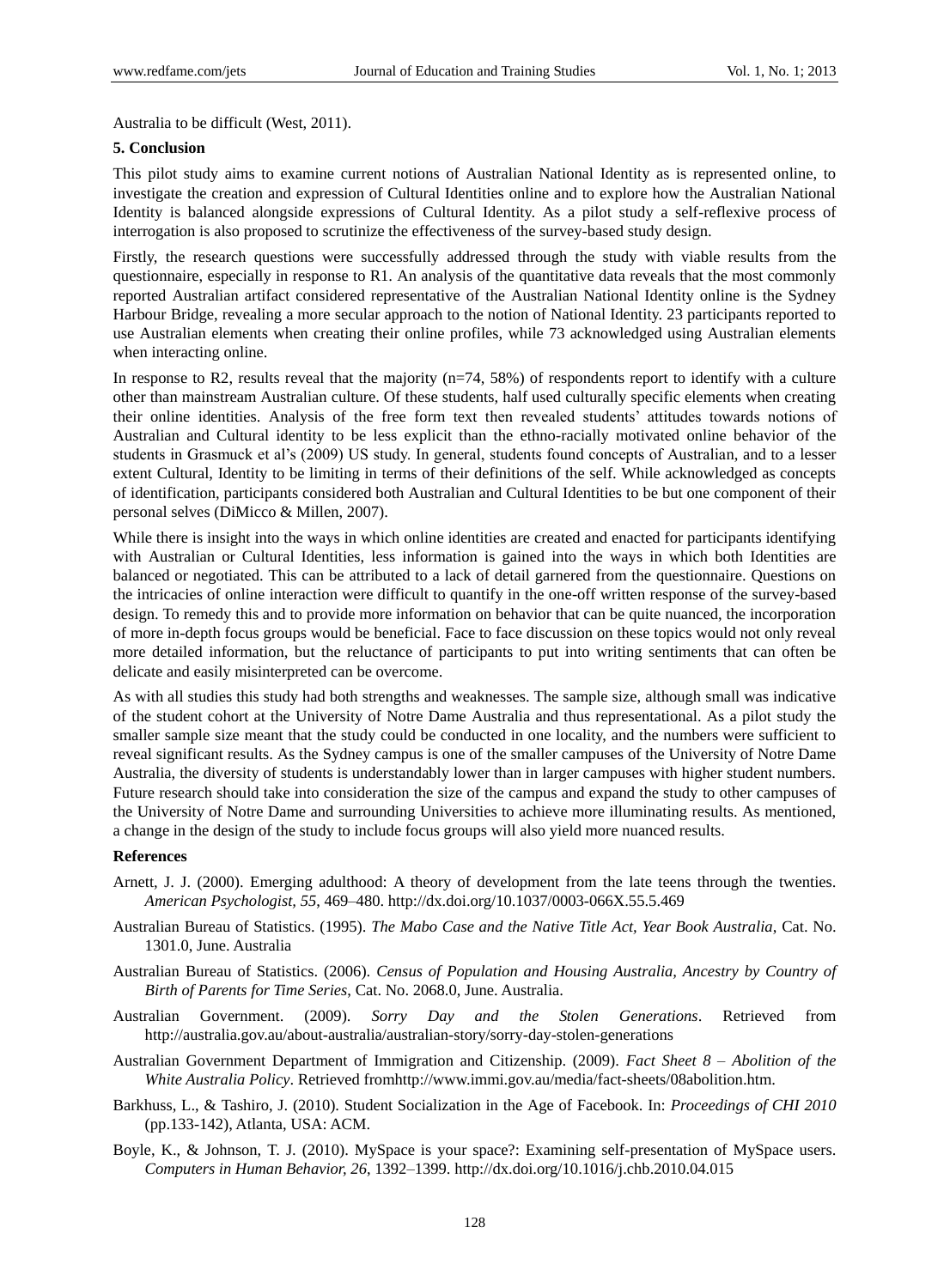- Byrne, D. N. (2007). Public discourse, community concerns, and civic engagement: exploring black social networking traditions on BlackPlanet.com. *Journal of Computer-Mediated Communication, 13*(1), 319–340. <http://dx.doi.org/10.1111/j.1083-6101.2007.00398.x>
- Chester, A. (2004). *Presenting the self in cyberspace: Identity play in MOOS*. Doctoral dissertation, University of Melbourne, Australia.
- Chester, A., & Bretherton, D. (2007). Impression management and identity online. In: A. Joinson, K. McKenna, T. Postmes, and U. D. Reip (Eds.),*The Oxford Handbook of Internet Psychology* (pp.233-236). Oxford: Oxford University Press.
- Correa, T., & Jeong, S. H., (2011). Race and online content creation. *Information, Communication & Society, 14*(5), 638 – 659[. http://dx.doi.org/10.1080/1369118X.2010.514355](http://dx.doi.org/10.1080/1369118X.2010.514355)
- Diamandaki, K. (2003). Virtual ethnicity and digital diasporas: Identity construction in cyberspace. *Global Media Journal (American Edition), 2*(2). Retrived from http://lass.purduecal.edu/cca/gmj/sp03/graduatesp03/gmj-sp03grad-diamandaki.htm
- DiMicco, J. M., & Millen, D. R. (2007). Identity Management: Multiple Presentations of Self in Facebook. In *GROUP'07 Proceedings International ACM conference on Support group work*, Florida, USA: ACM.
- Ellison, N. B., Heino, R., & Gibbs, L. (2006). Managing impressions online: Self-presentation processes in the online dating environment. *Journal of Computer-Mediated Communication, 11*, 415–441. <http://dx.doi.org/10.1111/j.1083-6101.2006.00020.x>
- Ellison, N. B., Steinfield, C., & Lampe. C. (2007). The benefits of Facebook "friends:" Social capital and college students" use of online social network sites. *Journal of Computer-Mediated Communication, 12*(4), 1143–1168.<http://dx.doi.org/10.1111/j.1083-6101.2007.00367.x>
- Grasmuck, S., Martin, J., & Zhao, S. (2009). Ethno-Racial Identity Displays on Facebook. *Journal of Computer-Meditated Communication, 15*, 158–18[8.http://dx.doi.org/10.1111/j.1083-6101.2009.01498.x](http://dx.doi.org/10.1111/j.1083-6101.2009.01498.x)
- Hall. S. (1992). Introduction. In: S. Hall,& B. Gieben (Eds.) *Formation of Modernity.* Cambridge: Polity Press.
- Higgins, E. T. (1987). Self-discrepancy: A theory relating self and affect. *Psychological Review, 94*(3), 319–340. <http://dx.doi.org/10.1037/0033-295X.94.3.319>
- Joinson, A. (2008). "Looking at", "looking up" or "keeping up with people"? Motives and uses of Facebook. In: *CHI 2008 Proceedings: Online Social Networks, Association for Computer Machinery* (pp.1027-1036), Florence, Italy: ACM.
- Jones, F. L. (2000). Diversities of National Identity in a Multicultural Society: The Australian Case. *National Identities, 2*(2), 175–186. <http://dx.doi.org/10.1080/713687690>
- Jung, T. H., Youn, H., & McClung, S. (2007). Motivations and Self-Presentation Strategies on Korean-Based "Cyworld" Weblog Format Personal Homepages. *Cyber Psychology & Behavior, 10*(1), 24–31. <http://dx.doi.org/10.1089/cpb.2006.9996>
- Kellas, J. G. (1991). *The Politics of Nationalism and Ethnicity*. Houndmills: Macmillan Press Ltd.
- Khvorostianov, N., Elias, N., & Nimrod, G. (2011). 'Without it I am nothing': The internet in the lives of older immigrants. *New Media & Society, 14*(4), 583–599. <http://dx.doi.org/10.1177/1461444811421599>
- Leslie, T. (2012, Janurary 1). The History of the Aboriginal Tent Embassy. ABC News Online. Retrieved fro[mhttp://www.abc.net.au/news/2012-01-27/the-history-of-the-aboriginal-tent-embassy/3796630](http://www.abc.net.au/news/2012-01-27/the-history-of-the-aboriginal-tent-embassy/3796630)
- Marcia, J. E. (1989). Identity and intervention. *Journal of Adolescence, 12,* 401–410. [http://dx.doi.org/10.1016/0140-1971\(89\)90063-8](http://dx.doi.org/10.1016/0140-1971%2889%2990063-8)
- Nielsen Company. (2010, September 20). Global Audience Spends Two Hours More a Month on Social Networks than Last Year. Retrieved from [http://blog.nielsen.com/nielsenwire/global/global-audience-spends-two-hours-more-a-month-on-social-netw](http://blog.nielsen.com/nielsenwire/global/global-audience-spends-two-hours-more-a-month-on-social-networks-than-last-year/) [orks-than-last-year/](http://blog.nielsen.com/nielsenwire/global/global-audience-spends-two-hours-more-a-month-on-social-networks-than-last-year/)
- Pempek, T. A., Yermolayeva, Y. A., & Calvert, S. (2009). College students' social networking experience on Facebook. *Journal of Applied Developmental Psychology, 30*, 227–238. <http://dx.doi.org/10.1016/j.appdev.2008.12.010>
- SBS World News Australia. (2009). What is the Northern Territory Intervention. Retrieved from <http://www.sbs.com.au/news/article/1027847/what-is-the-northern-territory-intervention>